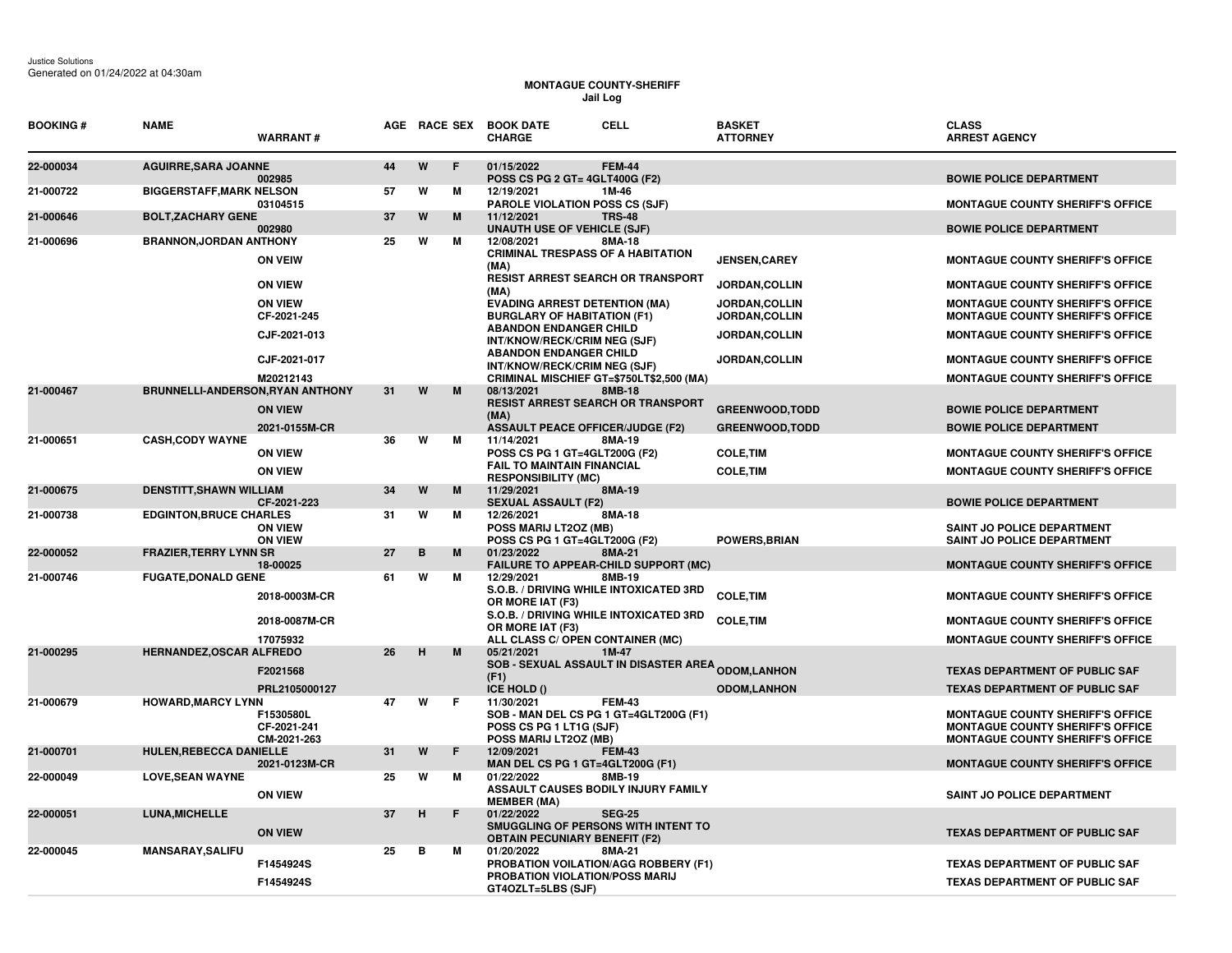| 22-000046 | <b>MARSHALL, MICHAEL JOSHUA</b> | 2021-0197M-CR                                                                                                          | 31 | W | M  | 01/20/2022<br>8MB-19<br><b>BENCH WARRANT - POSS CS PG 1 LT1G</b><br>(SJF)                                                                                                                                                                                                                                                                                                                                                                                                                                             |                                                                           | <b>MONTAGUE COUNTY SHERIFF'S OFFICE</b>                                                                                                                                                                                                                                                                                                                                                                                                    |
|-----------|---------------------------------|------------------------------------------------------------------------------------------------------------------------|----|---|----|-----------------------------------------------------------------------------------------------------------------------------------------------------------------------------------------------------------------------------------------------------------------------------------------------------------------------------------------------------------------------------------------------------------------------------------------------------------------------------------------------------------------------|---------------------------------------------------------------------------|--------------------------------------------------------------------------------------------------------------------------------------------------------------------------------------------------------------------------------------------------------------------------------------------------------------------------------------------------------------------------------------------------------------------------------------------|
| 21-000747 | <b>MCGEE, KEVIN SCOTT</b>       | <b>ON VIEW</b>                                                                                                         | 50 | W | М  | 12/30/2021<br>8MB-21<br><b>AGG ASSAULT DATE/FAMILY/HOUSE</b><br>W/WEAPON (F1)                                                                                                                                                                                                                                                                                                                                                                                                                                         |                                                                           | <b>BOWIE POLICE DEPARTMENT</b>                                                                                                                                                                                                                                                                                                                                                                                                             |
| 22-000041 | <b>MEEK, STEPHEN RAY</b>        | CF-2022-119<br>CF2021-211<br>F20222647                                                                                 | 44 | W | M  | 01/19/2022<br>8MB-19<br><b>EVADING ARREST DET W/VEH (F3)</b><br><b>BURGLARY OF BUILDING (SJF)</b><br>POSS CS PG 1 LT1G (SJF)                                                                                                                                                                                                                                                                                                                                                                                          |                                                                           | <b>MONTAGUE COUNTY SHERIFF'S OFFICE</b><br><b>MONTAGUE COUNTY SHERIFF'S OFFICE</b>                                                                                                                                                                                                                                                                                                                                                         |
| 21-000744 | <b>MONEY, WESLEY FRANKLIN</b>   | <b>ON VIEW</b><br><b>ON VIEW</b><br><b>ON VIEW</b><br><b>ON VIEW</b><br>2021-0142M-CR                                  | 25 | W | м  | 12/29/2021<br>8MB-21<br><b>EVADING ARREST DETENTION (MA)</b><br>POSSESSION OF STOLEN PROPERTY (MB)<br><b>FRAUD USE/POSS IDENTIFYING INFO #</b><br><b>ITEMS 5LT10 (F3)</b><br>POSS DANGEROUS DRUG (MA)<br>CAPIAS/MTP-POSS CS PG 1 LT1G (SJF)                                                                                                                                                                                                                                                                           |                                                                           | <b>BOWIE POLICE DEPARTMENT</b><br><b>BOWIE POLICE DEPARTMENT</b><br><b>BOWIE POLICE DEPARTMENT</b><br><b>BOWIE POLICE DEPARTMENT</b><br><b>BOWIE POLICE DEPARTMENT</b>                                                                                                                                                                                                                                                                     |
| 22-000011 | <b>NAIL, AARON EUGENE JR</b>    | <b>ON VIEW</b>                                                                                                         | 37 | W | M  | 01/06/2022<br>8MA-19<br>POSS CS PG 1 GT=1GLT4G (F3)                                                                                                                                                                                                                                                                                                                                                                                                                                                                   | <b>POWERS, BRIAN</b>                                                      | <b>BOWIE POLICE DEPARTMENT</b>                                                                                                                                                                                                                                                                                                                                                                                                             |
| 22-000022 | <b>NEISS, JERRY ALAN</b>        | F20212625                                                                                                              | 35 | W | м  | 01/12/2022<br>8MB-21<br>FAIL TO COMPLY SEX OFF DUTY TO REG<br>LIFE/ANNUAL (F3)                                                                                                                                                                                                                                                                                                                                                                                                                                        |                                                                           | <b>MONTAGUE COUNTY SHERIFF'S OFFICE</b>                                                                                                                                                                                                                                                                                                                                                                                                    |
| 21-000266 | <b>SANDERS, LANE JOSEPH</b>     | 2020-0133M-CR<br>2020-0134M-CR<br><b>ON VIEW</b>                                                                       | 25 | W | M  | 05/07/2021<br>8MB-18<br>MTP - POSS CS PG 1 GT=4GLT200G (F2)<br>MTP - EVADING ARREST DETENTION W/VEH Williams, Roger<br>OR WATERCRAFT (SJF)<br><b>RESIST ARREST SEARCH OR TRANSPORT</b><br>(MA)                                                                                                                                                                                                                                                                                                                        | <b>WILLIAMS, ROGER</b><br>Williams, Roger                                 | <b>BOWIE POLICE DEPARTMENT</b><br><b>BOWIE POLICE DEPARTMENT</b><br><b>BOWIE POLICE DEPARTMENT</b>                                                                                                                                                                                                                                                                                                                                         |
| 21-000709 | SMITH, CACIA ALEXANDRIA         | CJF-2021-014<br>CJF-2021-016                                                                                           | 27 | W | F. | 12/14/2021<br><b>FEM-44</b><br><b>ABANDON ENDANGER CHILD</b><br>INT/KNOW/RECK/CRIM NEG (SJF)<br><b>ABANDON ENDANGER CHILD</b>                                                                                                                                                                                                                                                                                                                                                                                         | <b>MARSH,LEE ANN</b><br><b>MARSH,LEE ANN</b>                              | <b>MONTAGUE COUNTY SHERIFF'S OFFICE</b><br><b>MONTAGUE COUNTY SHERIFF'S OFFICE</b>                                                                                                                                                                                                                                                                                                                                                         |
| 21-000668 | <b>SMITH, COBY WAYNE</b>        | 2021-0004 M-CR<br>CR22015-3<br>CR-80381-3<br>CR-22019-5                                                                | 33 | W | M  | INT/KNOW/RECK/CRIM NEG (SJF)<br>11/25/2021<br>8MA-18<br><b>MOTION TO REVOKE TAMP FAB PHYS</b><br><b>EVIDENCE W/ INT IMPAIR (F3)</b><br>PROBATION VIOLATION ASSAULT FAM/MEM<br><b>IMPEED BREATH (SJF)</b><br>PROBATION VIOLATION POSS CS PG 3 LT<br>28G (SJF)<br>PROBATION VIOLATION CREDIT CARD OR<br><b>DEBIT CARD ABUSE (SJF)</b>                                                                                                                                                                                   | <b>ALLEN, LAUREN</b>                                                      | <b>MONTAGUE COUNTY SHERIFF'S OFFICE</b><br><b>MONTAGUE COUNTY SHERIFF'S OFFICE</b><br><b>MONTAGUE COUNTY SHERIFF'S OFFICE</b>                                                                                                                                                                                                                                                                                                              |
| 22-000026 | <b>STEWART, SILVER SHADOW</b>   | <b>ON VIEW</b><br><b>ON VIEW</b><br><b>ON VIEW</b><br><b>ON VIEW</b><br><b>ON VIEW</b>                                 | 25 | W | м  | 01/14/2022<br>8MB-21<br>MAN DEL CS PG 2 OR 2-A GT=4GLT400G (F1) JORDAN, COLLIN<br>POSS MARIJ GT4OZLT=5LBS (SJF)<br>THEFT PROP GT=\$2,500LT\$30K (SJF)<br>MAN DEL CS PG 1 GT=1GLT4G (F2)<br><b>IMPERSONATE PUBLIC SERVANT (F3)</b>                                                                                                                                                                                                                                                                                     | JORDAN, COLLIN<br><b>JORDAN,COLIN</b><br>JORDAN, COLLIN<br>JORDAN, COLLIN | <b>MONTAGUE COUNTY SHERIFF'S OFFICE</b><br><b>MONTAGUE COUNTY SHERIFF'S OFFICE</b><br><b>MONTAGUE COUNTY SHERIFF'S OFFICE</b><br><b>MONTAGUE COUNTY SHERIFF'S OFFICE</b><br><b>MONTAGUE COUNTY SHERIFF'S OFFICE</b>                                                                                                                                                                                                                        |
| 21-000695 | <b>TRICE, DAVID JOEL</b>        | 2019-0113M-CR                                                                                                          | 51 | W | M  | 12/07/2021<br>8MB-19<br><b>MOTION TO REVOKE COMMUNITY</b><br>SUPERVISION-POSS S PG GT 1 LT 4G ()                                                                                                                                                                                                                                                                                                                                                                                                                      | <b>MARSH,LEE ANN</b>                                                      | <b>MONTAGUE COUNTY SHERIFF'S OFFICE</b>                                                                                                                                                                                                                                                                                                                                                                                                    |
| 22-000013 | <b>WEST, DANIEL RANDALL</b>     | F2022 2643<br>19930-01<br>19930-02<br>21711-01<br>21711-02<br>21711-03<br>21711-04<br>21711-05<br>21711-06<br>21711-07 | 48 | W | м  | 01/06/2022<br>8MA-19<br>POSS CS PG 1 LT1G DRUG FREE ZONE (F3)<br><b>FAILED TO MAINTAIN FINANCIAL</b><br><b>RESPONSIBILITY-CLASS C (MC)</b><br>DRVING WHILE LICENSE INVALID-CLASS C<br>(MC)<br><b>DRIVING WHILE LICENSE INAVLID -CLASS C</b><br>(MC)<br>DEFECTIVE TAIL LAMPS-CLASS C (MC)<br><b>FAILED TO MAINTAIN FINANCIAL</b><br><b>RESPONSIBILITY-CLASS C (MC)</b><br><b>EXPIRED REGISTRATION-CLASS C (MC)</b><br><b>OPERATE MOTOR VEHICLE WITHOUT</b><br>PLATES-CLASS C (MC)<br>DEFECTIVE HEAD LAMPS-CLASS C (MC) |                                                                           | <b>MONTAGUE COUNTY SHERIFF'S OFFICE</b><br><b>MONTAGUE COUNTY SHERIFF'S OFFICE</b><br><b>MONTAGUE COUNTY SHERIFF'S OFFICE</b><br><b>MONTAGUE COUNTY SHERIFF'S OFFICE</b><br><b>MONTAGUE COUNTY SHERIFF'S OFFICE</b><br><b>MONTAGUE COUNTY SHERIFF'S OFFICE</b><br><b>MONTAGUE COUNTY SHERIFF'S OFFICE</b><br><b>MONTAGUE COUNTY SHERIFF'S OFFICE</b><br><b>MONTAGUE COUNTY SHERIFF'S OFFICE</b><br><b>MONTAGUE COUNTY SHERIFF'S OFFICE</b> |